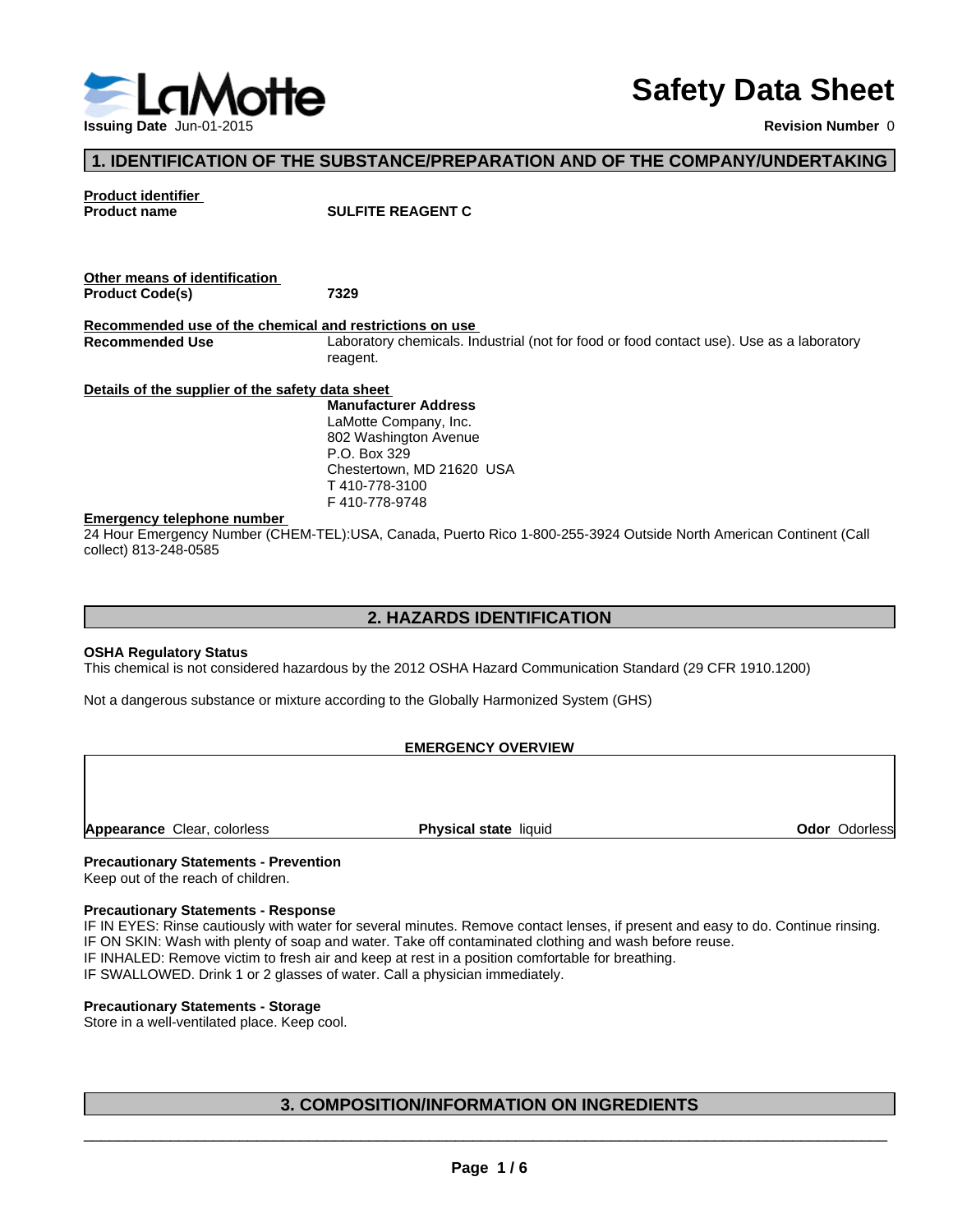# **4. FIRST AID MEASURES**

 $\overline{\phantom{a}}$  ,  $\overline{\phantom{a}}$  ,  $\overline{\phantom{a}}$  ,  $\overline{\phantom{a}}$  ,  $\overline{\phantom{a}}$  ,  $\overline{\phantom{a}}$  ,  $\overline{\phantom{a}}$  ,  $\overline{\phantom{a}}$  ,  $\overline{\phantom{a}}$  ,  $\overline{\phantom{a}}$  ,  $\overline{\phantom{a}}$  ,  $\overline{\phantom{a}}$  ,  $\overline{\phantom{a}}$  ,  $\overline{\phantom{a}}$  ,  $\overline{\phantom{a}}$  ,  $\overline{\phantom{a}}$ 

| <b>First Aid Measures</b>          |                                                                                                                                                                                                                                                            |
|------------------------------------|------------------------------------------------------------------------------------------------------------------------------------------------------------------------------------------------------------------------------------------------------------|
| <b>General advice</b>              | Do not get in eyes, on skin, or on clothing.                                                                                                                                                                                                               |
| Eye contact                        | Rinse thoroughly with plenty of water for at least 15 minutes, lifting lower and upper eyelids.<br>If irritation persists or develops, contact a physician.                                                                                                |
| <b>Skin contact</b>                | Wash off with warm water and soap. If irritation develops or persists, consult physician.                                                                                                                                                                  |
| <b>Inhalation</b>                  | Not an expected route of exposure. Remove to fresh air.                                                                                                                                                                                                    |
| Ingestion                          | Drink 1 or 2 glasses of water. If symptoms persist or develop contact physician. Never give<br>anything by mouth to an unconscious person.                                                                                                                 |
| Self-protection of the first aider | Use personal protective equipment. Do not use mouth-to-mouth method if victim ingested or<br>inhaled the substance; give artificial respiration with the aid of a pocket mask equipped with<br>a one-way valve or other proper respiratory medical device. |

# **5. FIRE-FIGHTING MEASURES**

# **Suitable extinguishing media**

Water spray, dry chemical, carbon dioxide (CO<sub>2</sub>), or foam.

## **Protective equipment and precautions for firefighters**

As in any fire, wear self-contained breathing apparatus pressure-demand, MSHA/NIOSH (approved or equivalent) and full protective gear.

## **6. ACCIDENTAL RELEASE MEASURES**

#### **Personal precautions, protective equipment and emergency procedures**

| <b>Personal precautions</b>                          | See section 8.                                                                                                  |  |
|------------------------------------------------------|-----------------------------------------------------------------------------------------------------------------|--|
| <b>Environmental precautions</b>                     | See Section 12 for additional Ecological Information.                                                           |  |
| Methods and material for containment and cleaning up |                                                                                                                 |  |
| <b>Methods for containment</b>                       | Soak up with inert absorbent material, containerize, and hold for disposal.                                     |  |
| Methods for cleaning up                              | If local regulations permit, rinse to drain with excess water. After cleaning, flush away traces<br>with water. |  |

# **7. HANDLING AND STORAGE**

#### **Precautions for safe handling**

Handling **Handle in accordance with good industrial hygiene and safety practice. Prevent contact with** skin, eyes, and clothing. Do not taste or swallow. Do not eat, drink, or smoke when using this product.

 $\overline{\phantom{a}}$  ,  $\overline{\phantom{a}}$  ,  $\overline{\phantom{a}}$  ,  $\overline{\phantom{a}}$  ,  $\overline{\phantom{a}}$  ,  $\overline{\phantom{a}}$  ,  $\overline{\phantom{a}}$  ,  $\overline{\phantom{a}}$  ,  $\overline{\phantom{a}}$  ,  $\overline{\phantom{a}}$  ,  $\overline{\phantom{a}}$  ,  $\overline{\phantom{a}}$  ,  $\overline{\phantom{a}}$  ,  $\overline{\phantom{a}}$  ,  $\overline{\phantom{a}}$  ,  $\overline{\phantom{a}}$ 

#### **Conditions for safe storage, including any incompatibilities**

| <b>Storage</b> | Keep containers tightly closed in a dry, cool and well-ventilated place. Keep away from |
|----------------|-----------------------------------------------------------------------------------------|
|                | direct sunlight. Keep out of the reach of children.                                     |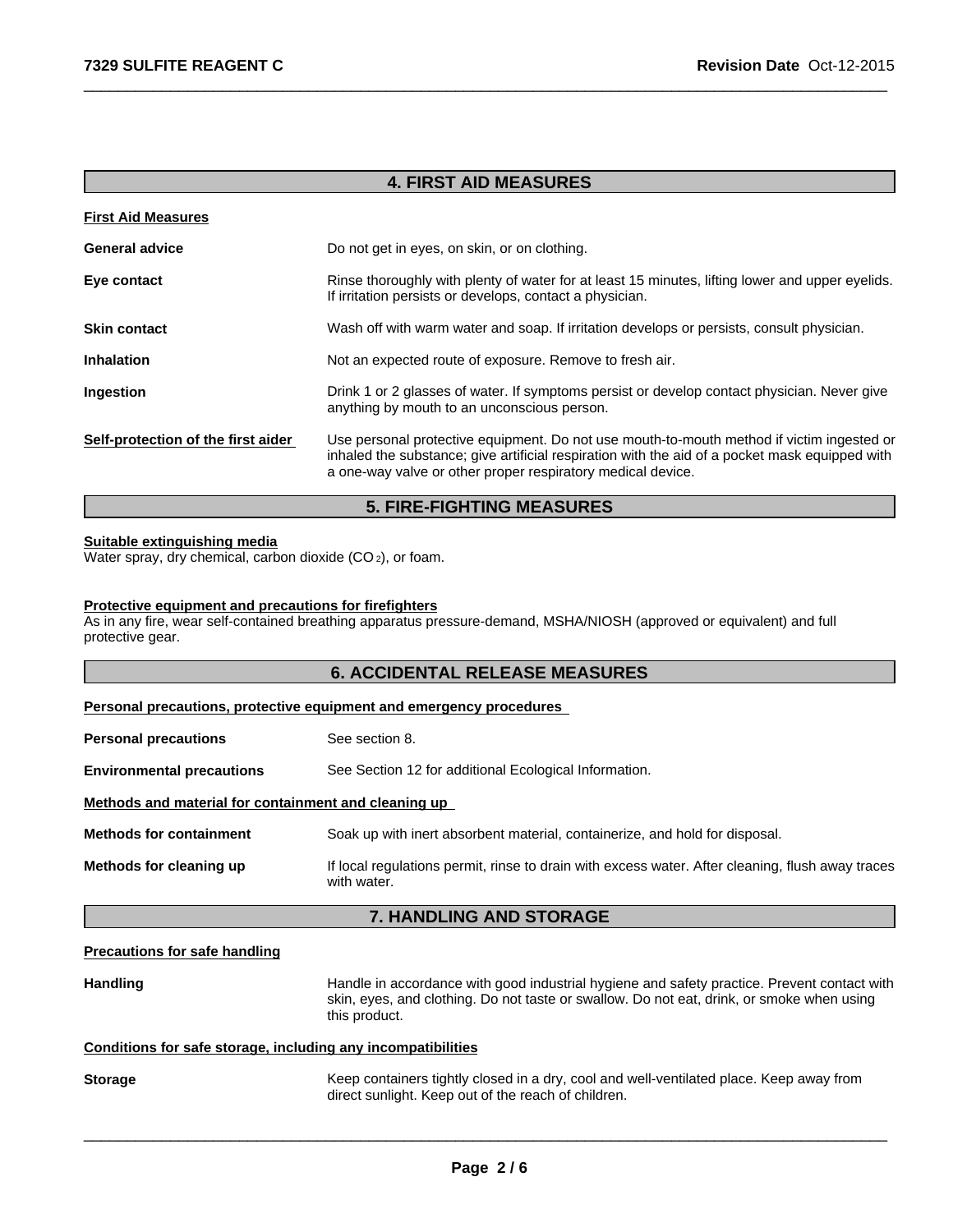**Incompatible Products** Not Applicable.

# **8. EXPOSURE CONTROLS/PERSONAL PROTECTION**

 $\overline{\phantom{a}}$  ,  $\overline{\phantom{a}}$  ,  $\overline{\phantom{a}}$  ,  $\overline{\phantom{a}}$  ,  $\overline{\phantom{a}}$  ,  $\overline{\phantom{a}}$  ,  $\overline{\phantom{a}}$  ,  $\overline{\phantom{a}}$  ,  $\overline{\phantom{a}}$  ,  $\overline{\phantom{a}}$  ,  $\overline{\phantom{a}}$  ,  $\overline{\phantom{a}}$  ,  $\overline{\phantom{a}}$  ,  $\overline{\phantom{a}}$  ,  $\overline{\phantom{a}}$  ,  $\overline{\phantom{a}}$ 

**Control parameters** 

**Appropriate engineering controls**

| <b>Engineering Measures</b>                                           | <b>Showers</b><br>Eyewash stations<br>Ventilation systems.             |  |
|-----------------------------------------------------------------------|------------------------------------------------------------------------|--|
| Individual protection measures, such as personal protective equipment |                                                                        |  |
| <b>Eye/Face Protection</b>                                            | Wear safety glasses with side shields (or goggles).                    |  |
| Skin and body protection                                              | Gloves & Lab Coat.                                                     |  |
| <b>Hygiene Measures</b>                                               | Handle in accordance with good industrial hygiene and safety practice. |  |

# **9. PHYSICAL AND CHEMICAL PROPERTIES**

#### **Information on basic physical and chemical properties**

| <b>Physical state</b>            | liquid                   |                  |          |  |
|----------------------------------|--------------------------|------------------|----------|--|
| Appearance                       | Clear, colorless         | Odor             | Odorless |  |
| <b>Property</b>                  | <b>Values</b>            | Remarks • Method |          |  |
| рH                               | 8                        |                  |          |  |
| Melting point / freezing point   | No information available |                  |          |  |
| Boiling point / boiling range    | No information available |                  |          |  |
| <b>Flash point</b>               | No information available |                  |          |  |
| <b>Evaporation rate</b>          |                          |                  |          |  |
| Flammability (solid, gas)        | No information available |                  |          |  |
| <b>Flammability Limit in Air</b> |                          |                  |          |  |
| <b>Upper flammability limit:</b> | No information available |                  |          |  |
| Lower flammability limit:        | No information available |                  |          |  |
| Vapor pressure                   | No information available |                  |          |  |
| <b>Vapor density</b>             | No information available |                  |          |  |
| <b>Specific gravity</b>          | No information available |                  |          |  |
| <b>Water solubility</b>          | No information available |                  |          |  |
| Solubility in other solvents     | No information available |                  |          |  |
| <b>Partition coefficient</b>     | No information available |                  |          |  |
| <b>Autoignition temperature</b>  | No information available |                  |          |  |
| <b>Decomposition temperature</b> | No information available |                  |          |  |
| <b>Kinematic viscosity</b>       | No information available |                  |          |  |
| <b>Dynamic viscosity</b>         | No information available |                  |          |  |
| <b>Explosive properties</b>      | No information available |                  |          |  |
| <b>Oxidizing properties</b>      | No information available |                  |          |  |
| <b>Other Information</b>         |                          |                  |          |  |
| <b>Softening point</b>           | No information available |                  |          |  |
| <b>Molecular weight</b>          | No information available |                  |          |  |
| <b>VOC Content (%)</b>           | No information available |                  |          |  |
| <b>Density</b>                   | No information available |                  |          |  |
| <b>Bulk density</b>              | No information available |                  |          |  |
|                                  |                          |                  |          |  |

# **10. STABILITY AND REACTIVITY**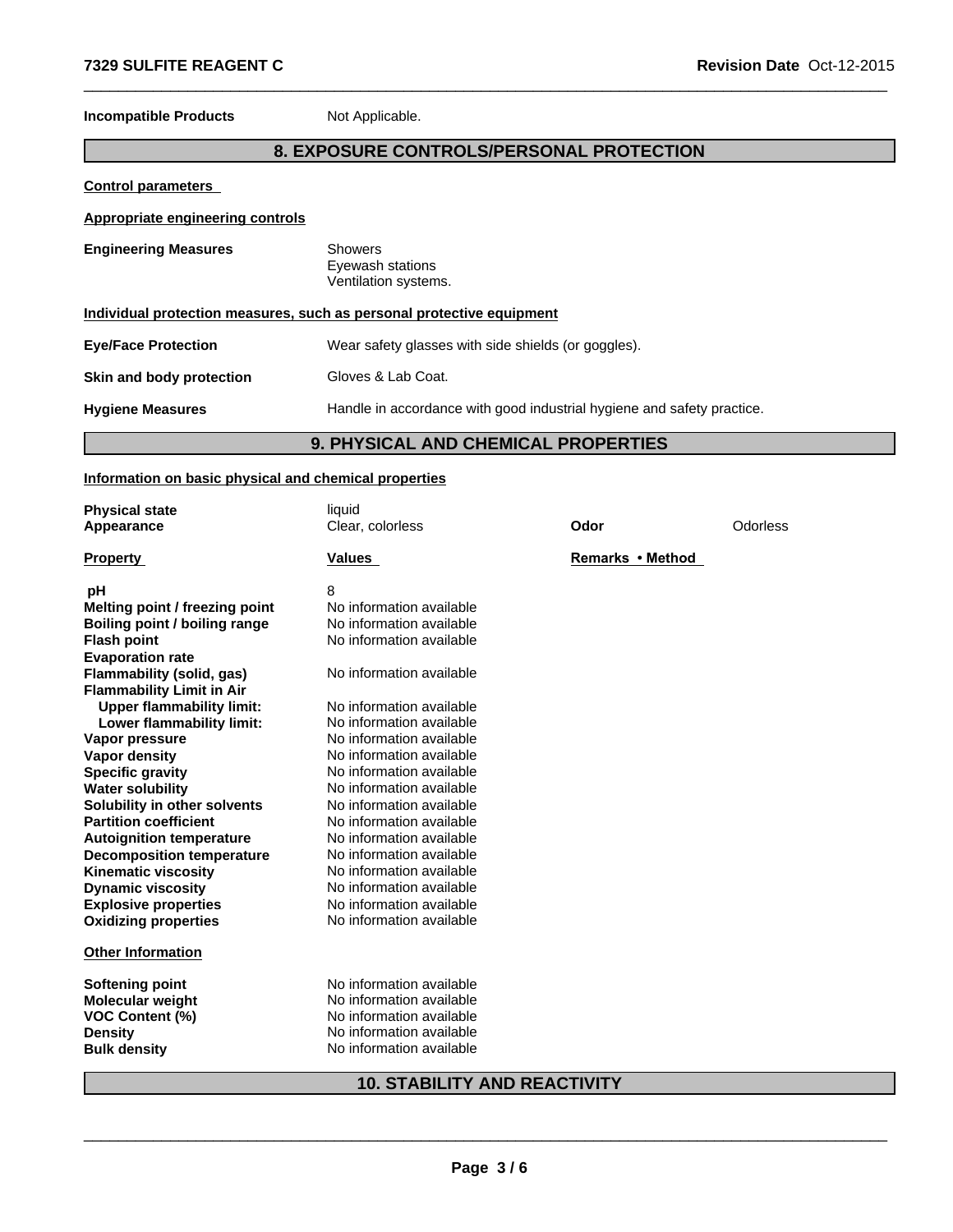| <b>Stability</b>           | Stable.                                  |
|----------------------------|------------------------------------------|
| Hazardous polymerization   | Hazardous polymerization does not occur. |
| <b>Conditions to avoid</b> | None known based on information supplie  |

**Conditions to avoid** None known based on information supplied.<br> **Incompatible materials** Not Applicable. **Incompatible materials Hazardous decomposition products** None under normal use.

# **11. TOXICOLOGICAL INFORMATION**

 $\overline{\phantom{a}}$  ,  $\overline{\phantom{a}}$  ,  $\overline{\phantom{a}}$  ,  $\overline{\phantom{a}}$  ,  $\overline{\phantom{a}}$  ,  $\overline{\phantom{a}}$  ,  $\overline{\phantom{a}}$  ,  $\overline{\phantom{a}}$  ,  $\overline{\phantom{a}}$  ,  $\overline{\phantom{a}}$  ,  $\overline{\phantom{a}}$  ,  $\overline{\phantom{a}}$  ,  $\overline{\phantom{a}}$  ,  $\overline{\phantom{a}}$  ,  $\overline{\phantom{a}}$  ,  $\overline{\phantom{a}}$ 

#### **Information on likely routes of exposure**

#### **Component Information**

**Information on toxicological effects Chronic toxicity** None known.

# **12. ECOLOGICAL INFORMATION**

#### **Ecotoxicity**

### **Persistence and degradability**

No information available.

#### **Bioaccumulation/Accumulation**

No information available.

| <b>13. DISPOSAL CONSIDERATIONS</b> |                                                                                                                                                           |  |
|------------------------------------|-----------------------------------------------------------------------------------------------------------------------------------------------------------|--|
| Disposal Methods                   | Dispose of waste product or used containers according to local regulations. Can be<br>disposed as waste water, when in compliance with local regulations. |  |
| Contaminated packaging             | Do not reuse empty containers.                                                                                                                            |  |

# **14. TRANSPORT INFORMATION**

**DOT** Not regulated

| <b>IATA</b>     | Not regulated |
|-----------------|---------------|
| <b>IMDG/IMO</b> | Not regulated |

# **15. REGULATORY INFORMATION**

| Complies |  |
|----------|--|
| Complies |  |
| Complies |  |
| Complies |  |
|          |  |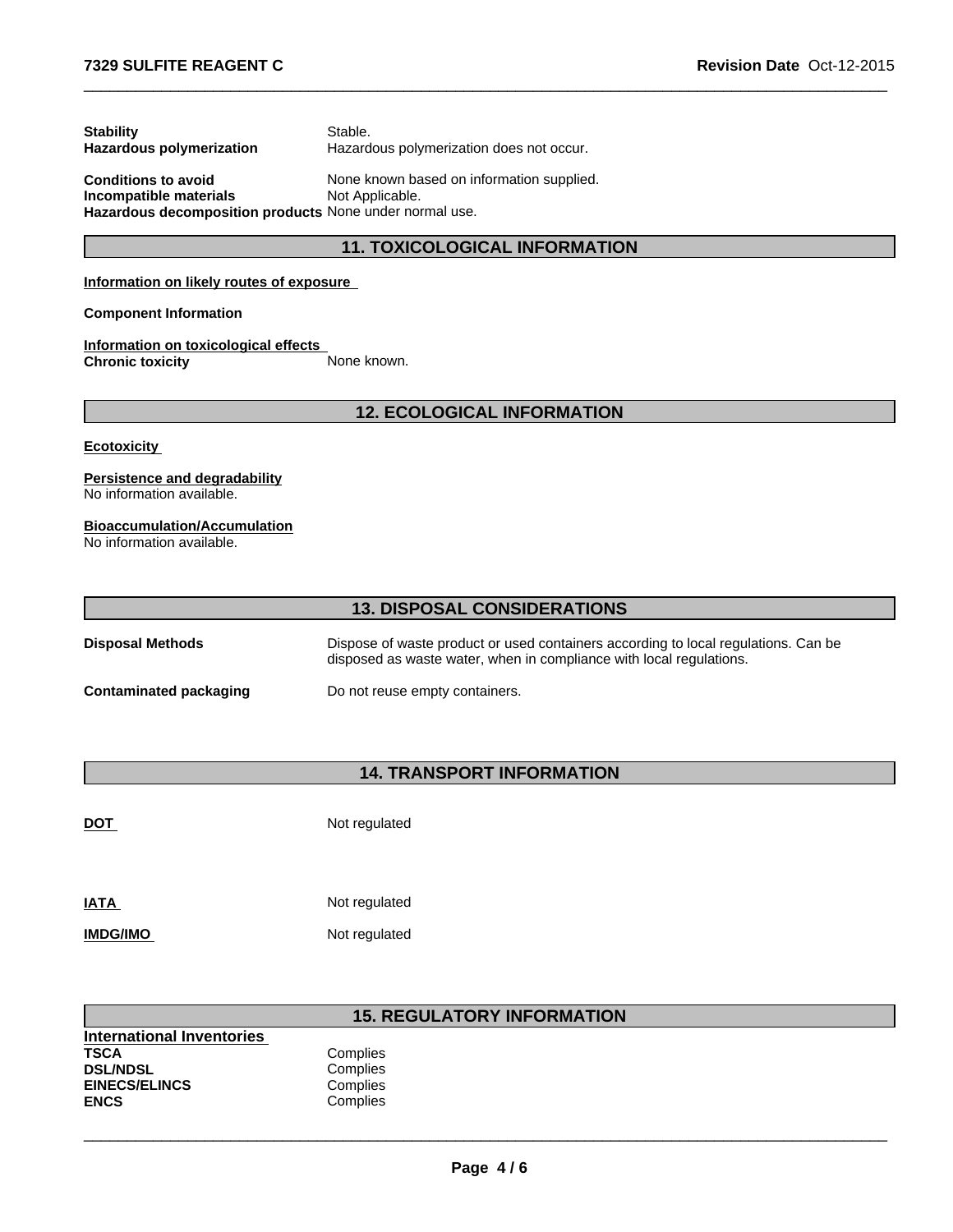| <b>IECSC</b> | Complies |  |
|--------------|----------|--|
| KECL         | Complies |  |
| <b>PICCS</b> | Complies |  |
| <b>AICS</b>  | Complies |  |

# **Legend:**

**TSCA** - United States Toxic Substances Control Act Section 8(b) Inventory **DSL/NDSL** - Canadian Domestic Substances List/Non-Domestic Substances List **EINECS/ELINCS** - European Inventory of Existing Chemical Substances/European List of Notified Chemical Substances **ENCS** - Japan Existing and New Chemical Substances **IECSC** - China Inventory of Existing Chemical Substances **KECL** - Korean Existing and Evaluated Chemical Substances **PICCS** - Philippines Inventory of Chemicals and Chemical Substances **AICS** - Australian Inventory of Chemical Substances

#### **US Federal Regulations**

#### **SARA 313**

Section 313 of Title III of the Superfund Amendments and Reauthorization Act of 1986 (SARA). This product does not contain any chemicals which are subject to the reporting requirements of the Act and Title 40 of the Code of Federal Regulations, Part 372

 $\overline{\phantom{a}}$  ,  $\overline{\phantom{a}}$  ,  $\overline{\phantom{a}}$  ,  $\overline{\phantom{a}}$  ,  $\overline{\phantom{a}}$  ,  $\overline{\phantom{a}}$  ,  $\overline{\phantom{a}}$  ,  $\overline{\phantom{a}}$  ,  $\overline{\phantom{a}}$  ,  $\overline{\phantom{a}}$  ,  $\overline{\phantom{a}}$  ,  $\overline{\phantom{a}}$  ,  $\overline{\phantom{a}}$  ,  $\overline{\phantom{a}}$  ,  $\overline{\phantom{a}}$  ,  $\overline{\phantom{a}}$ 

### **SARA 311/312 Hazard Categories**

| Acute health hazard               | No. |
|-----------------------------------|-----|
| <b>Chronic Health Hazard</b>      | No  |
| Fire hazard                       | N٥  |
| Sudden release of pressure hazard | No. |
| <b>Reactive Hazard</b>            | N٥  |

#### **CWA (Clean Water Act)**

This product does not contain any substances regulated as pollutants pursuant to the Clean Water Act (40 CFR 122.21 and 40 CFR 122.42)

#### **CERCLA**

This material, as supplied, does not contain any substances regulated as hazardous substances under the Comprehensive Environmental Response Compensation and Liability Act (CERCLA) (40 CFR 302) or the Superfund Amendments and Reauthorization Act (SARA) (40 CFR 355). There may be specific reporting requirements at the local, regional, or state level pertaining to releases of this material

#### **US State Regulations**

#### **California Proposition 65**

#### **U.S. State Right-to-Know Regulations**

#### **CPSC (Consumer Product Safety Commission) - Specially Regulated Substances**

| Health hazard 0<br><b>NFPA</b><br><b>Physical and Chemical</b><br>Flammability 0<br>Instability 0<br>Hazards N/A<br>$\bf{0}$<br>0 |
|-----------------------------------------------------------------------------------------------------------------------------------|
|                                                                                                                                   |
|                                                                                                                                   |